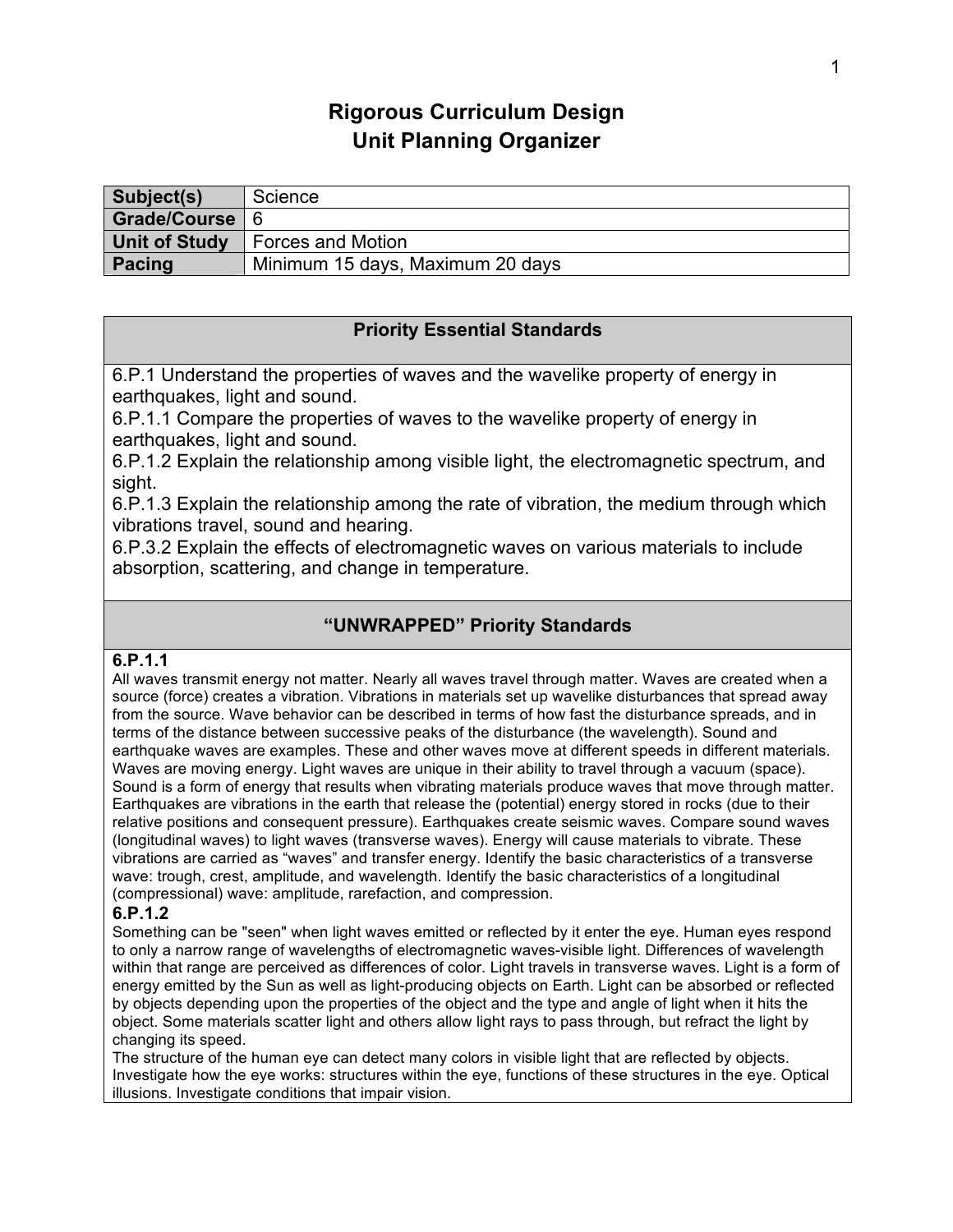# **6.P.1.3**

Something can be "heard" when sound waves from it enter the ear. Sound is a form of energy that is caused when vibrating materials produce waves that move through matter. These waves have different characteristics such as frequency and amplitude, which will determine the properties of sound such as pitch and loudness.

The form of the human ear can receive sound waves as vibrations and convert them to signals that are processed by the brain. Investigate how sound travels through different solid materials. Compare how sound travels through different states of matter. Investigate how the vocal cords work to produce sound: structure of vocal cords, function of vocal cords and conditions that affect the sound vocal cords make. Investigate how the ear works: structures within the ear, functions of those structures, conditions that affect hearing.

### 6.P.3.2

Light and other electromagnetic waves can warm objects. How much an object's temperature increases depends on how intense the light striking its surface is, how long the light shines on the object, and how much of the light is absorbed. When light interacts with matter it is either absorbed, transmitted, refracted) and/or reflected (scattered). An example of scattering is when the sky is blue. The sun is a major source of energy for changes on the earth's surface. The sun loses energy by emitting light. A tiny fraction of the light reaches the earth, transferring energy from the sun to the earth. The sun's energy arrives as light with a range of wavelengths, consisting of:

Visible spectrum is the portion of the electromagnetic spectrum that is visible to (can be detected by) human eyes. Electromagnetic radiation in this range of wavelengths is called visible light or simply light. Infrared light has a longer wavelength than visible light and is detected most often by its heating effect. Infrared imaging has applications in space exploration and with satellite imaging.

Ultraviolet light has shorter wavelengths than visible light. These waves lengths are responsible for causing our sunburns. Most of these waves are blocked from entering Earth's atmosphere by the ozone but some days, more ultraviolet waves get through our atmosphere. Scientists have developed a UV index to help people protect themselves from these harmful ultraviolet waves. These are the types of waves used in tanning beds.

| "Unwrapped" Concepts<br>(students need to know)                                                                                                                                                                                                                                                                                                                                                                                                                                                                                  | "Unwrapped" Skills<br>(students need to be able to do)                                                                                                                                                                                                     | <b>Bloom's</b><br>Taxonomy<br><b>Levels</b> |
|----------------------------------------------------------------------------------------------------------------------------------------------------------------------------------------------------------------------------------------------------------------------------------------------------------------------------------------------------------------------------------------------------------------------------------------------------------------------------------------------------------------------------------|------------------------------------------------------------------------------------------------------------------------------------------------------------------------------------------------------------------------------------------------------------|---------------------------------------------|
| Properties and characteristics of<br>$\bullet$<br>different types of waves<br>Transfer of energy through waves<br>٠<br>Types of radiation in the<br>$\bullet$<br>electromagnetic spectrum<br>Be able to distinguish between<br>$\bullet$<br>visible invisible light<br>Understand how the human eye<br>$\bullet$<br>process light<br>How sound travels through<br>$\bullet$<br>different mediums<br>How pitches are made<br>٠<br>Structure and function of vocal<br>$\bullet$<br>cords and to the ear<br>How rainbows are formed | Compare and contrast sound, light<br>and seismic waves<br>Examine the process of light<br>transference to images in the<br>human eye<br>Determine how different sounds<br>travel based on vibration rates and<br>the medium in which they are<br>traveling | Analyze<br>Analyze<br>Evaluate              |

# **Essential Questions**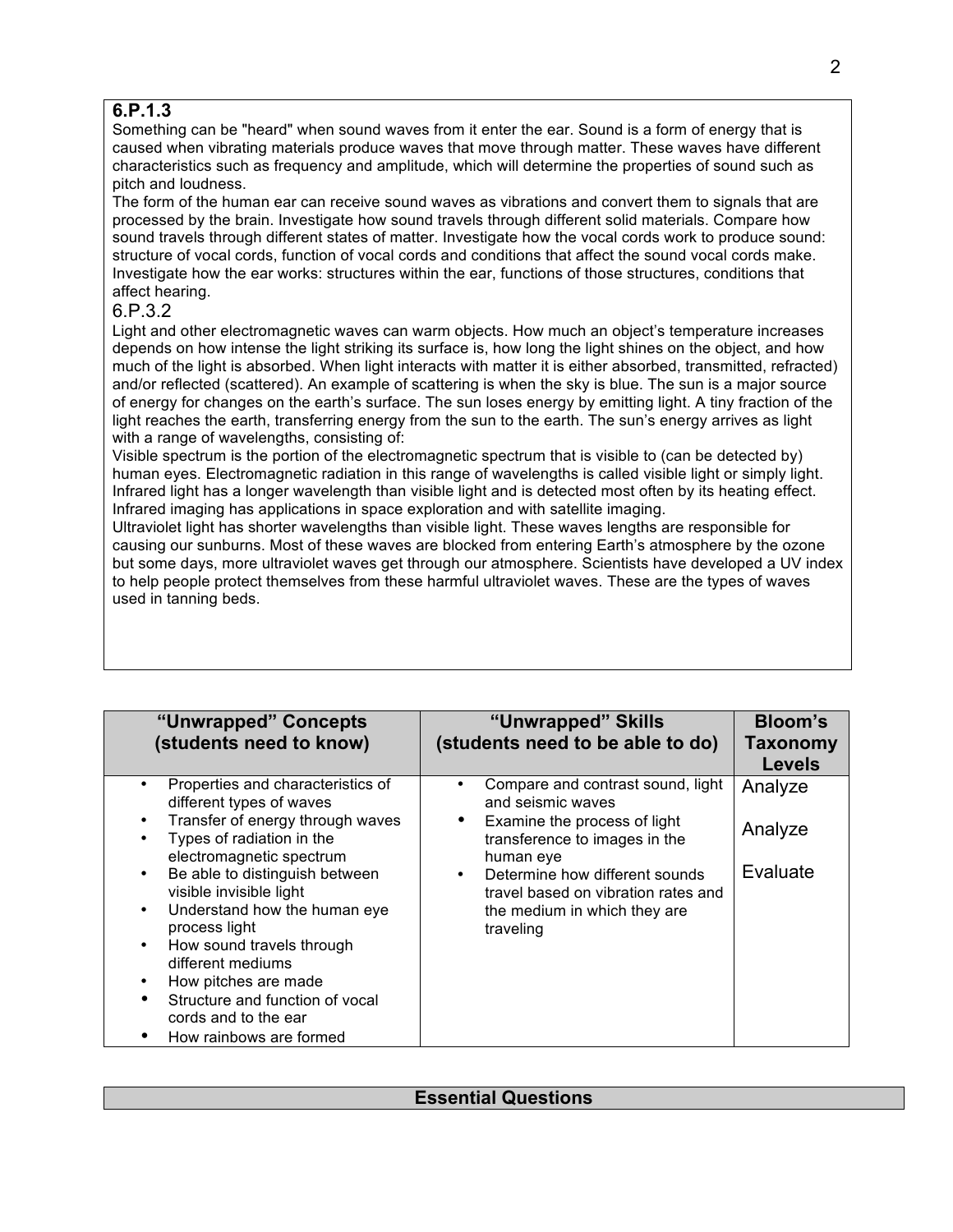|                                                                       | <b>Big Ideas</b>                                                                       |  |  |
|-----------------------------------------------------------------------|----------------------------------------------------------------------------------------|--|--|
| 6. P.1.3 Why is it that I see lightening and then I hear the thunder? |                                                                                        |  |  |
|                                                                       | 6. P.1.2 /6. P3.2 Why is it that I only see a rainbow sometimes after it rains?        |  |  |
|                                                                       | 6. P.1.1 How close to the center of an earthquake would we need to be in order to feel |  |  |
| vibrations?                                                           |                                                                                        |  |  |
| <b>Engaging Learning Experiences</b>                                  |                                                                                        |  |  |
| <b>Description and timeline</b>                                       | <b>Authentic Performance Tasks</b>                                                     |  |  |
| 1 day review                                                          | <b>KWL on Earthquakes</b>                                                              |  |  |
|                                                                       |                                                                                        |  |  |
| 1-2 day Literature Link                                               |                                                                                        |  |  |
|                                                                       | 6.P.1.1 Waves Reading ck-12 or text resource                                           |  |  |
| 2-3 day lesson consisting of labs                                     |                                                                                        |  |  |
|                                                                       | Download lesson plan for                                                               |  |  |
| 1 day lesson                                                          | The Phenomenon of Sound: Waves                                                         |  |  |
|                                                                       | <b>Slinky Lab: Earthquakes</b>                                                         |  |  |
| 1-2 day Literature Link                                               |                                                                                        |  |  |
|                                                                       | 6.P1.2 and 6.P.3.2 Electromagnetic Reading ck-12 or                                    |  |  |
|                                                                       | text resource                                                                          |  |  |
|                                                                       | Visible Light Reading ck-12 or text resource                                           |  |  |
| 2-3 day lesson consisting of                                          | Download lesson plan for                                                               |  |  |
| technology use and a final project                                    | <b>The Electromagnetic Spectrum: Waves of Energy</b>                                   |  |  |
| 1 day lesson informational                                            |                                                                                        |  |  |
|                                                                       | <b>Discovery Education Video: Light</b>                                                |  |  |
|                                                                       |                                                                                        |  |  |
| 1-2 day Literature Link                                               |                                                                                        |  |  |
|                                                                       | 6.P1.3 Sound Reading ck-12 or text resource                                            |  |  |
|                                                                       |                                                                                        |  |  |
| 3-4 day lesson overlaps with<br>previous lessons. Requires a fog      | Download lesson plan                                                                   |  |  |
| machine. Good Literature                                              | <b>Sound All Around</b>                                                                |  |  |
| connection piece                                                      |                                                                                        |  |  |
|                                                                       |                                                                                        |  |  |
| 2 day lesson with literature link                                     | Revisit KWL on Earthquakes: Make connections to                                        |  |  |
|                                                                       | classroom experiences;                                                                 |  |  |
|                                                                       | Earthquake Characteristics ck-12                                                       |  |  |
|                                                                       |                                                                                        |  |  |
|                                                                       |                                                                                        |  |  |
|                                                                       |                                                                                        |  |  |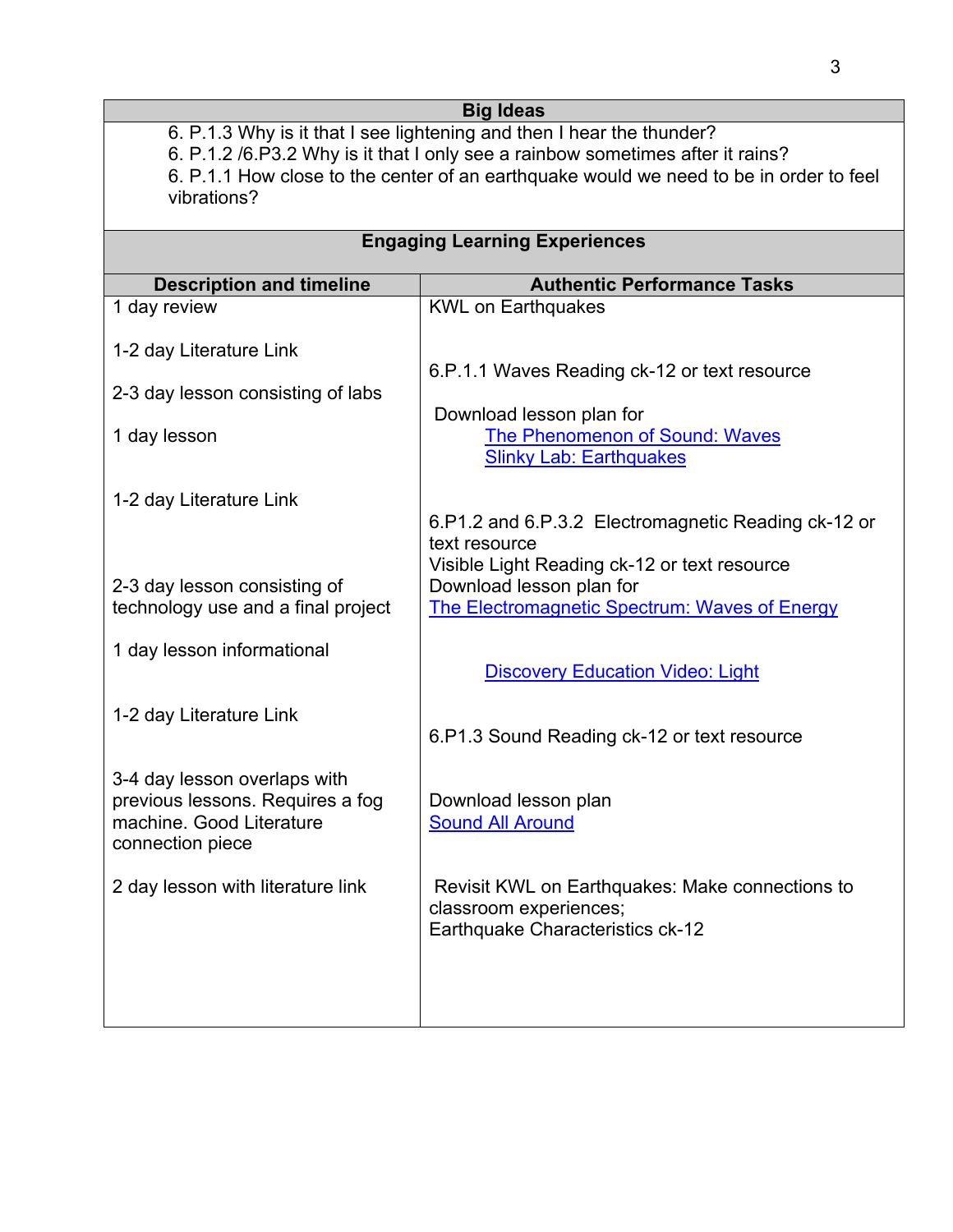| <b>Differentiation</b><br><b>Strategies</b><br>(Additional<br>Supports +<br>Enrichment) | <b>Intervention</b><br><b>Strategies</b><br>(Tiers 1, 2, 3) | <b>Specially Designed</b><br><b>Instruction for</b><br><b>Special Education</b><br><b>Students</b> | <b>Strategies for</b><br><b>English Language</b><br><b>Learners</b> |
|-----------------------------------------------------------------------------------------|-------------------------------------------------------------|----------------------------------------------------------------------------------------------------|---------------------------------------------------------------------|
| Interactive sound lab                                                                   | Mnemonic devices<br><b>Frayer Model</b>                     |                                                                                                    | Picture card<br>dictionary                                          |

| <b>Instructional Resources and Materials</b> |                                                 |  |
|----------------------------------------------|-------------------------------------------------|--|
| <b>Physical</b>                              | <b>Technology-Based</b>                         |  |
| See individual lesson for sound              | Free resources                                  |  |
| See individual lesson on electromagnetic     | http://www.discoveryschool.com                  |  |
| spectrum.                                    | <b>Ck-12 Physical Science for middle school</b> |  |
| Web Resources                                | Waves: Chapter 19,                              |  |
|                                              | Sound: Chapter 20                               |  |
| <b>Science of Light</b>                      | Electromagnetic Radiation 21                    |  |
| <b>Making Light</b>                          | Visible light 22                                |  |
| Waves, Sound and Light                       | www.ck12.org                                    |  |

| <b>Unit Vocabulary Terms</b> |                 | <b>Enrichment / Extension</b> | Interdisciplinary<br><b>Connections</b> |
|------------------------------|-----------------|-------------------------------|-----------------------------------------|
| <b>Primary</b>               | Secondary       |                               |                                         |
| Wavelength                   | Reflection      |                               |                                         |
| Frequency                    | Refraction      |                               |                                         |
| Intensity                    | Absorption      |                               |                                         |
| Visible spectrum             | P waves         |                               |                                         |
| Amplitude                    | S waves         |                               |                                         |
| Rarefaction                  | Surface waves   |                               |                                         |
| Compression                  | Energy          |                               |                                         |
| Electromagnetic              | Radiation       |                               |                                         |
| spectrum                     | Visible light   |                               |                                         |
| Microwave                    | x-rays          |                               |                                         |
| Infrared                     | pitch           |                               |                                         |
| <b>Ultraviolet</b>           | <b>loudness</b> |                               |                                         |
| Gamma rays                   |                 |                               |                                         |
| Scattering                   |                 |                               |                                         |
| Amplitude                    |                 |                               |                                         |
| Frequency                    |                 |                               |                                         |